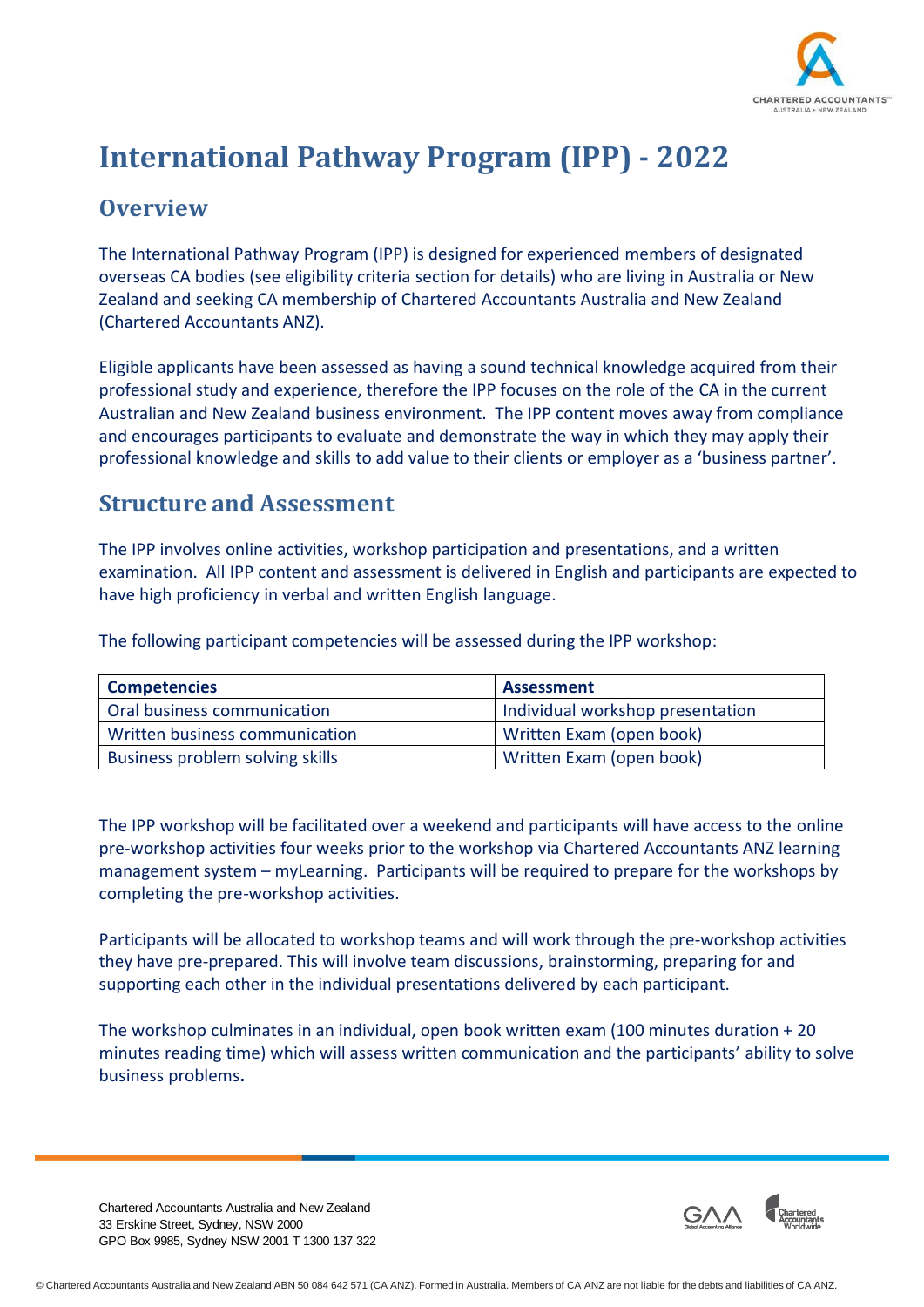## **Eligibility Criteria**

To be eligible to undertake the IPP, applicants must meet all of the following criteria:

- 1. Be a current CA member in good standing of one of the following member bodies:
	- Institute of Chartered Accountants of Sri Lanka (CA Sri Lanka)
	- The Institute of Chartered Accountants of India (ICAI)
	- The Institute of Chartered Accountants of Nepal (ICAN)
	- The Institute of Chartered Accountants of Pakistan (ICAP)
	- The Institute of Chartered Accountants of Bangladesh (ICAB)
- 2. Admitted to membership through their home body's CA qualifying program;
- 3. Have a minimum of 5 years' CA membership with their home body;
- 4. Currently living in Australia or New Zealand;
- 5. Have a minimum of 5 years post membership relevant experience including a period in a senior position i.e. manager, senior manager, partner or director etc.

| 2022<br><b>Intake</b>   | <b>Workshop</b><br>Location               | <b>Enrolment</b><br><b>Opens</b> | <b>Enrolment</b><br><b>Closes</b> | <b>My Learning</b><br><b>Access</b> | <b>Introductory</b><br>Webinar | <b>Workshop Dates</b><br>(includes exam) | <b>Results</b><br><b>Release</b> |
|-------------------------|-------------------------------------------|----------------------------------|-----------------------------------|-------------------------------------|--------------------------------|------------------------------------------|----------------------------------|
| 2022 IPP 1<br>(IPP 122) | *Virtual<br>Workshop                      | 31/3/22                          | 20/4/22                           | 26/4/22                             | 27/4/22                        | $27 - 29$ May 22                         | 17/6/22                          |
| 2022 IPP 2<br>(IPP 222) | *Virtual<br>Workshop                      | 31/3/22                          | 27/4/22                           | 3/5/22                              | 5/5/22                         | 3-5 June 22                              | 24/6/22                          |
| 2022 IPP 3<br>(IPP322)  | *Virtual<br>Workshop                      | 23/8/22                          | 20/9/22                           | 27/9/22                             | 28/9/22                        | 28-30 Oct 22                             | 18/11/22                         |
| 2022 IPP 4<br>(IPP422)  | **Sydney<br>Workshop<br>(face-to-face)    | 23/8/22                          | 27/9/22                           | 4/10/22                             | 5/10/22                        | $4 - 6$ Nov 22                           | 25/11/22                         |
| 2022 IPP 5<br>(IPP522)  | **Melbourne<br>Workshop<br>(face-to-face) | 23/8/22                          | 4/10/22                           | 11/10/22                            | 13/10/22                       | 11-13 Nov 22                             | 2/12/22                          |

#### **2022 Key Dates**

\* The virtual IPP workshops require a minimum of 12 participants to run and each intake is capped to a maximum of 20 participants. CA ANZ reserves the right to cancel a workshop due to a lack of the minimum numbers of participants noted. Provisional members already enrolled in a workshop that is cancelled will be offered the opportunity to transfer to another workshop. Priority will be given to eligible applicants who have submitted complete documentation and payment by enrolment close date, and who have not previously attempted the IPP or CA Program modules.

\*\* The F2F workshops may pivot to a virtual workshop due to COVID-19 restrictions and lockdowns. It will require a minimum of 18 participants to run and will be capped to a maximum of 30 participants. CA ANZ reserves the right to cancel a workshop due to a lack of the minimum numbers of participants noted. Provisional members already enrolled in a workshop that is cancelled will be offered the opportunity to transfer to another workshop. Priority will be given to eligible applicants who have submitted complete documentation and payment by enrolment close date, and who have not previously attempted the IPP or CA Program modules.



charteredaccountantsanz.com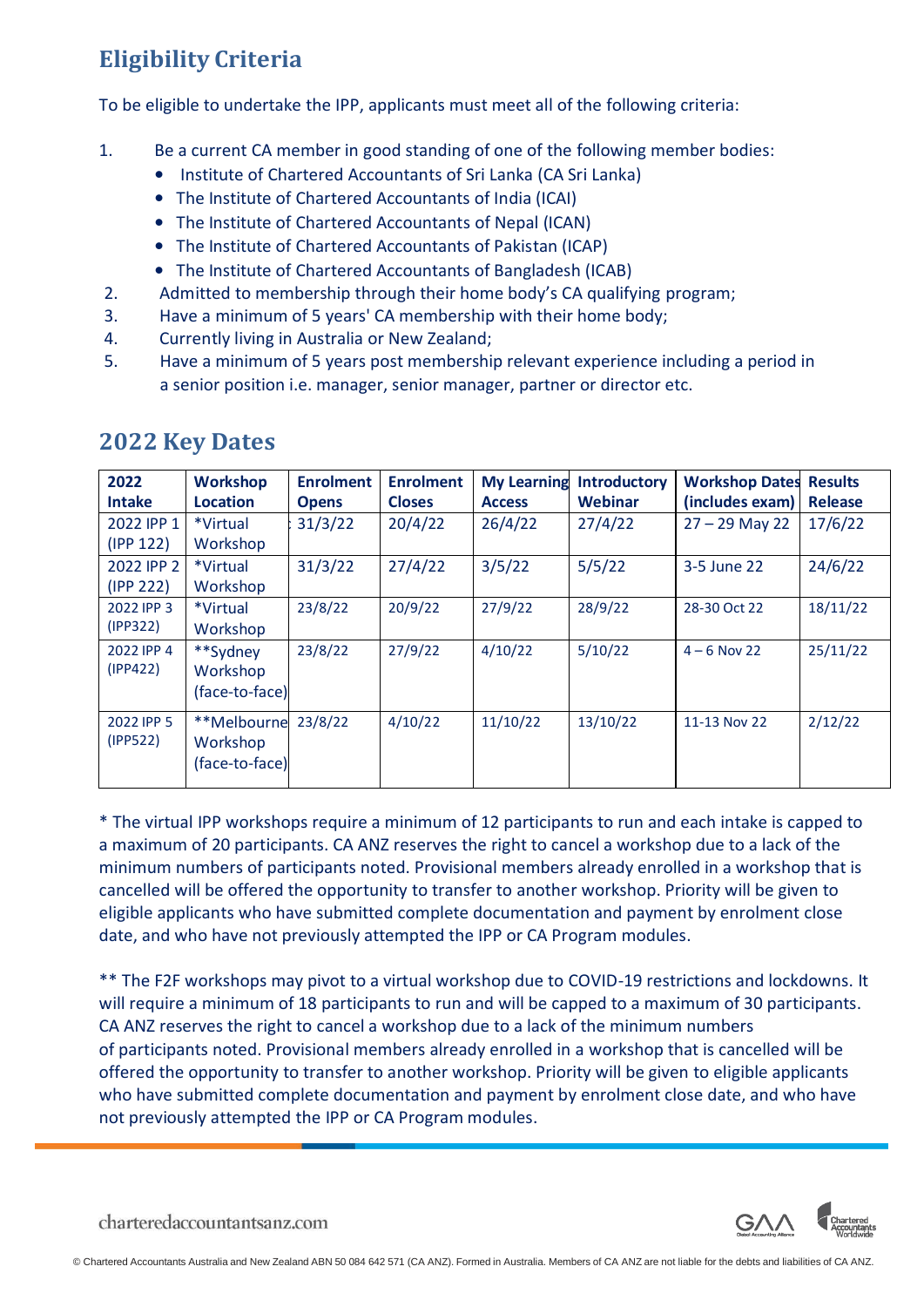#### **2022 Fees**

The following fees must be paid by credit card upon IPP application and include online learning materials, assessment fees and workshops. There is no additional fee charged for registration.

Australian-based Applicants - \$1500 AUD + GST New Zealand-based Applicants - \$1590 NZD + GST

### **Application and Enrolment Process**

To enrol in an IPP intake, applicants must first become an IPP provisional member by completing the online IPP Application Form available on the IPP page of the Chartered [Accountants ANZ](https://www.charteredaccountantsanz.com/become-a-member/memberships/pathway-for-members-of-overseas-accounting-bodies/international-pathway-program) website and submitting with the following documentation as soon as possible before the intake enrolment close date:

- 1. A [certified colour](https://www.charteredaccountantsanz.com/-/media/679ee73079e2446cb62b14ba1445d135.ashx) copy of your passport that confirms your name and includes your photo;
- 2. A [certified copy](https://www.charteredaccountantsanz.com/-/media/679ee73079e2446cb62b14ba1445d135.ashx) of a letter of Good standing from your membership body, dated within 3 months of your application, confirming:
	- a. your membership number;
	- b. your date of admission as a CA member;
	- c. you have been a full member for a minimum of 5 years;
	- d. you are currently a CA member;
	- e. you completed their CA qualifying program;
	- f. you are in good standing and are compliant with all CPD requirements.;
- 3. A [certified copy of](https://www.charteredaccountantsanz.com/-/media/679ee73079e2446cb62b14ba1445d135.ashx) a bill or other mailed document dated within 3 months of your application showing your name and current address in Australia or New Zealand;
- 4. A copy of your curriculum vitae (CV) showing your full employment history;
- 5. Employer letter/s on company letterhead verifying senior level experience including position title and employment period.

Upon approval as an IPP provisional member, you will receive an email notification confirming how to log in to myCA and submit your online enrolment. All IPP fees must be paid via credit card at the time of online enrolment. No requests for deferred payment will be approved.

#### **Further Queries**

Refer to further information and FAQs on Chartered [Accountants](https://www.charteredaccountantsanz.com/become-a-member/memberships/pathway-for-members-of-overseas-accounting-bodies/international-pathway-program) ANZ website Email any further queries to: [ipp@charteredaccountantsanz.com](mailto:ipp@charteredaccountantsanz.com)



charteredaccountantsanz.com